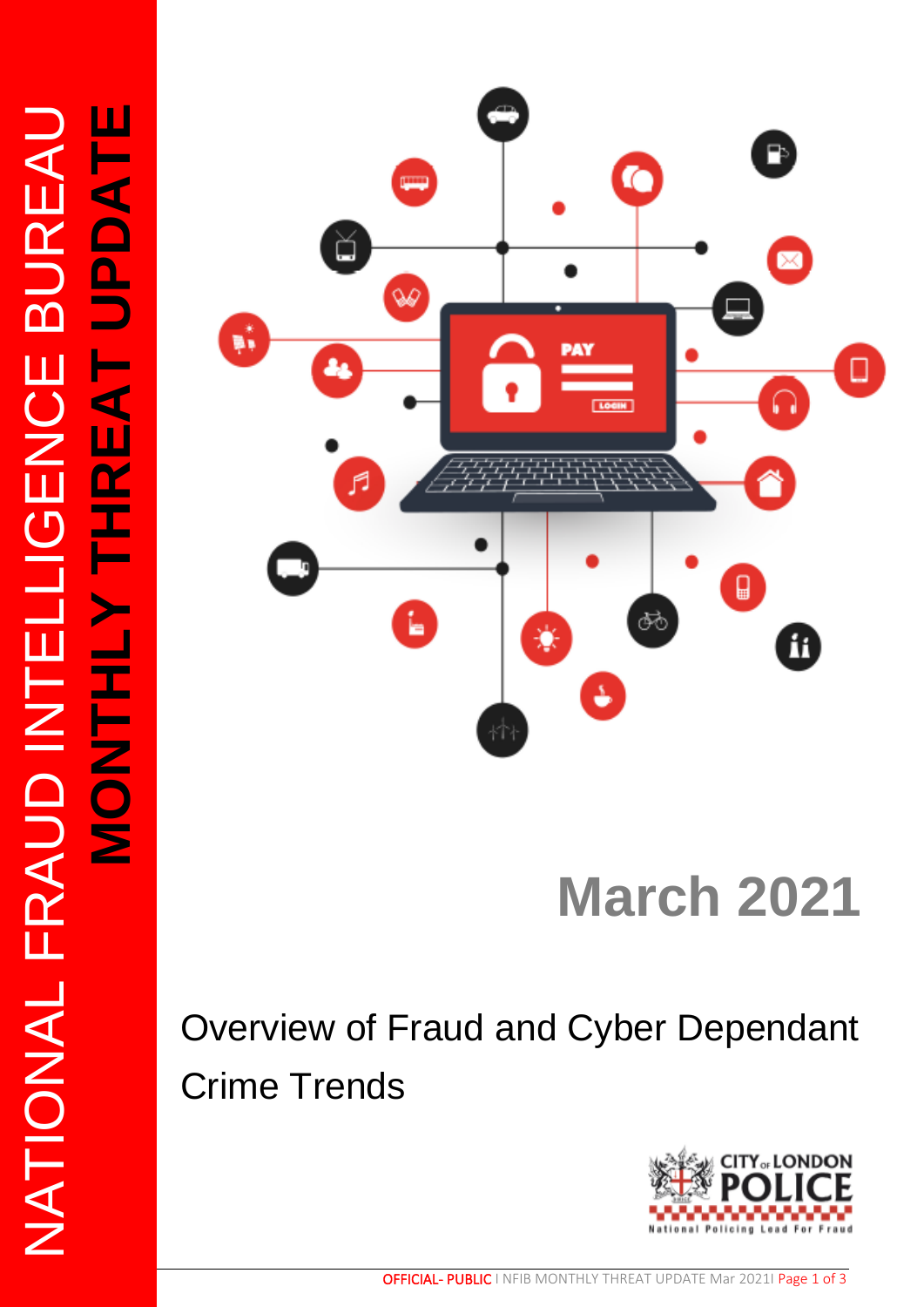### **FRAUD AND CYBER DEPENDENT CRIME TRENDS**

#### ACTION FRAUD CRIME REPORTING VOLUMES IN FEBRUARY 2021



- Reporting (crime and information reports) increased from 57,701 in January to 64,356 in February.
- Total losses increased significantly from £173,112,979 to £286,562,188 in February. This represented an average loss of £4,908 per victim.
- Dating fraud reporting increased again by 15% from 640 to 649 crime reports and are at the highest levels since reporting began.
- Investment fraud reports have risen significantly in February, share sales have gone up to high levels again (645 reports) and Other Financial Investments have climbed and are now at the highest levels since reporting began (1157 reports).
- Fraud Recovery have jumped to the highest levels over the past two months(203 reports). Pyramid and Ponzi scheme reports remain at high levels (211 reports) and Other Advance Fee reports (3047) have been climbing again after the drop in December. Consumer Phone Fraud has continued to increase since it reached its highest levels in January (649 reports).
- Ticket Fraud reports are now at the highest levels since March 2020 (216), likely due to the announcements around relaxations in restrictions.

#### **NOTABLE REPORTING TRENDS**

Cyber Trends: The Education sector has been identified as a prominent target for exposure to cyber-attacks with an increase in reports over the past year, 16.6% up on the previous year. Schools accounted for over a third of reports in the last year. A shift to remote working and online learning saw a rise in reports of hacking/bombing of virtual learning environments. Social media and email hackings accounted for 34% of total reports in the last year (80 reports), followed by Computer Virus and Malware offences (61 reports). Educational organisations remain a viable target for cyber criminals as cyber security measures vary and some targets have limited measures increasing their risk of falling victim.

Royal Mail Scams: Scammers are sending fake emails purporting to be from Royal Mail claiming they were unable to deliver people's packages. These emails claim delivery was attempted but there was no one in to take the package along with a link leading to fraudulent websites, which recipients are asked to click on to reschedule their delivery and this provides an opportunity for fraudsters to steal personal details and financial details.

NCA or National Insurance Scams: Victims are reporting receiving calls from either the NCA or 'National Insurance' claiming that the vehicle which has been registered to them has been found with drugs in it and because of this the vehicle has been seized and their National Insurance has been frozen. They are told they need to pay a given amount of money and are given the account details of supposed police officers who are investigating them.